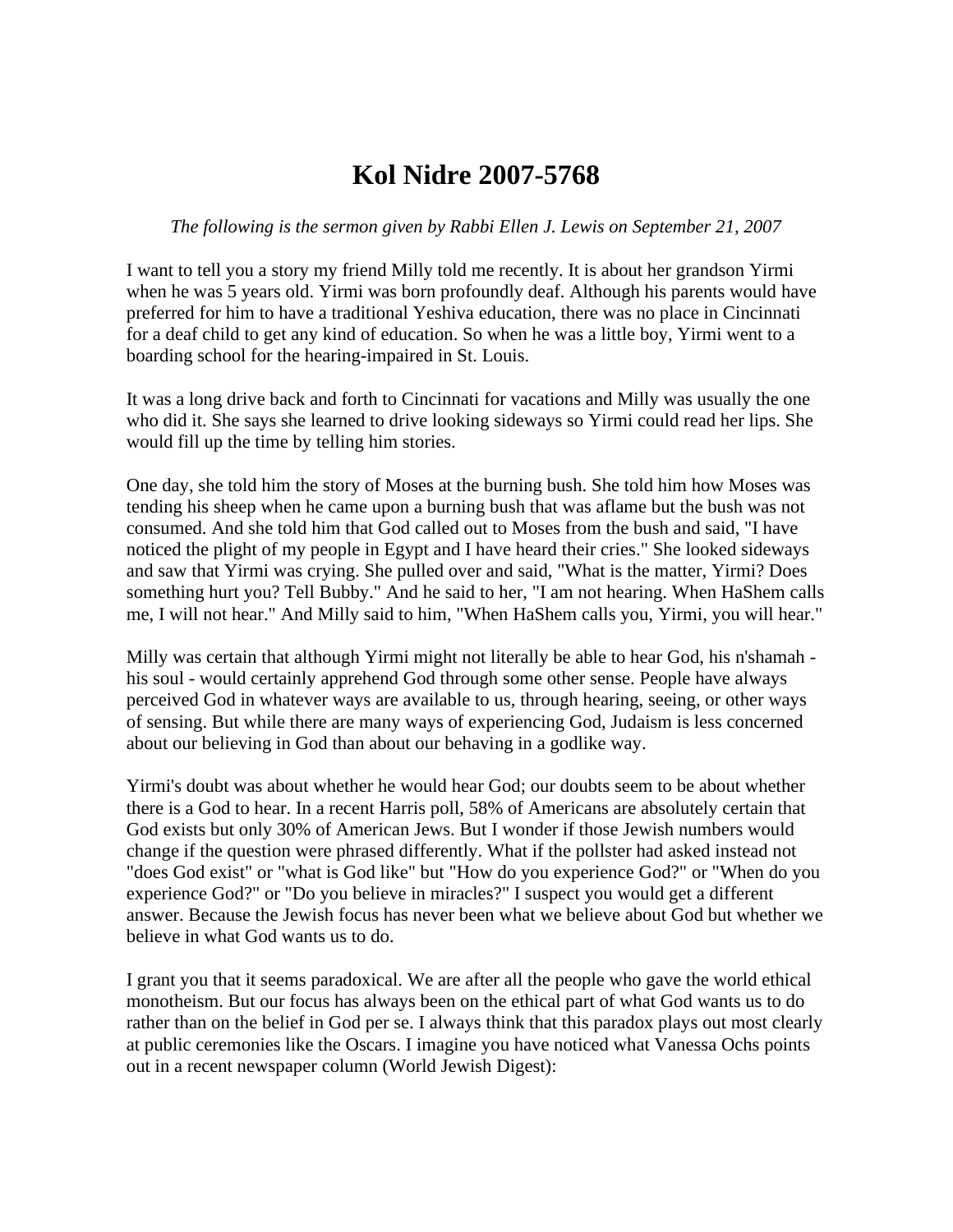At the Academy Awards, you can always count on someone putting God on his or her thank you list. This year, there was Jennifer Hudson, who accepted the award for best supporting actress saying, "Oh my God. I have to just take this moment in. I cannot believe this. Look what God can do…I'd like to thank the Academy. Definitely have to thank God again…" There was Forest Whitaker, winner of the award for best actor who, after thanking his wife, children and ancestors, added, "And God, God who believes in us all. And who's given me this moment, in this lifetime, that I will hopefully carry to the end of my lifetime into the next lifetime." Jewish winners tend to thank their brilliant costar, the writers, the producers, their agent, their spouse, even the parents who always believed they could do it. They thank the Academy of course, but unless an "oh my god" slips in they leave God out. You don't see Jews thanking God at the Oscars.

There is some historical basis for this and it isn't that we aren't a grateful people. It is just that we were a people first before we believed in God. We were slaves together in Egypt; we crossed the Red Sea together. At last, we stood at Sinai and we said: We will do and we will obey, not we will believe. In fact, the rabbis 2000 year ago noted that even after witnessing all these miracles, our ancestors still doubted God but didn't let their doubts interfere with their making a commitment to Torah. Faith in God is not the axis around which the Jewish religion turns. Christianity came into being the opposite way; Christianity is rooted in theology as its primary identity, not in community. That makes the idea of God essential to Christians in a way it isn't to us. You can be a devoted member of the Jewish community without invoking God.

Whatever our doubts about believing in God, we do believe that there are different ways of being godly in this world. Our public heroes don't thank God in public, but they take other actions to show they are a part of the Jewish community. When Shawn Green played for the Los Angeles Dodgers in 2001, he broke his 415 consecutive game streak for Yom Kippur, saying at the time that he owed it to his young Jewish fans. Now that he plays for the Mets, Green has announced that he is not playing tonight. He said, "I wouldn't feel right playing," he said, "I just thought it was the right thing to do. I didn't grow up very conservative or really religious. But at the same time I did want to acknowledge it. So I just figured I had to do what was most consistent with my personal beliefs because that's what everybody really does when they observe holidays." No mention of God, you notice, but his personal beliefs seem consistent with what God would want on Yom Kippur.

Lest I alienate those of you who are not Yankees fans or Mets fans, let me acknowledge that Sandy Koufax and Hank Greenberg paved the way for Shawn Green by their behavior - and who knows what they believed about God. But again, many Jews act in ways that seem to reflect belief even if they are avowed atheists.

Take the Israeli writer David Grossman, who comes from a secular background, a left-wing Zionist background. He has often pronounced, "I am secular." Yet he also has said, "When my son Uri was born, I drove down Har HaTzofim. All had passed peacefully. I thought to myself: How am I able not to thank God? Then I said to myself: But you don't believe in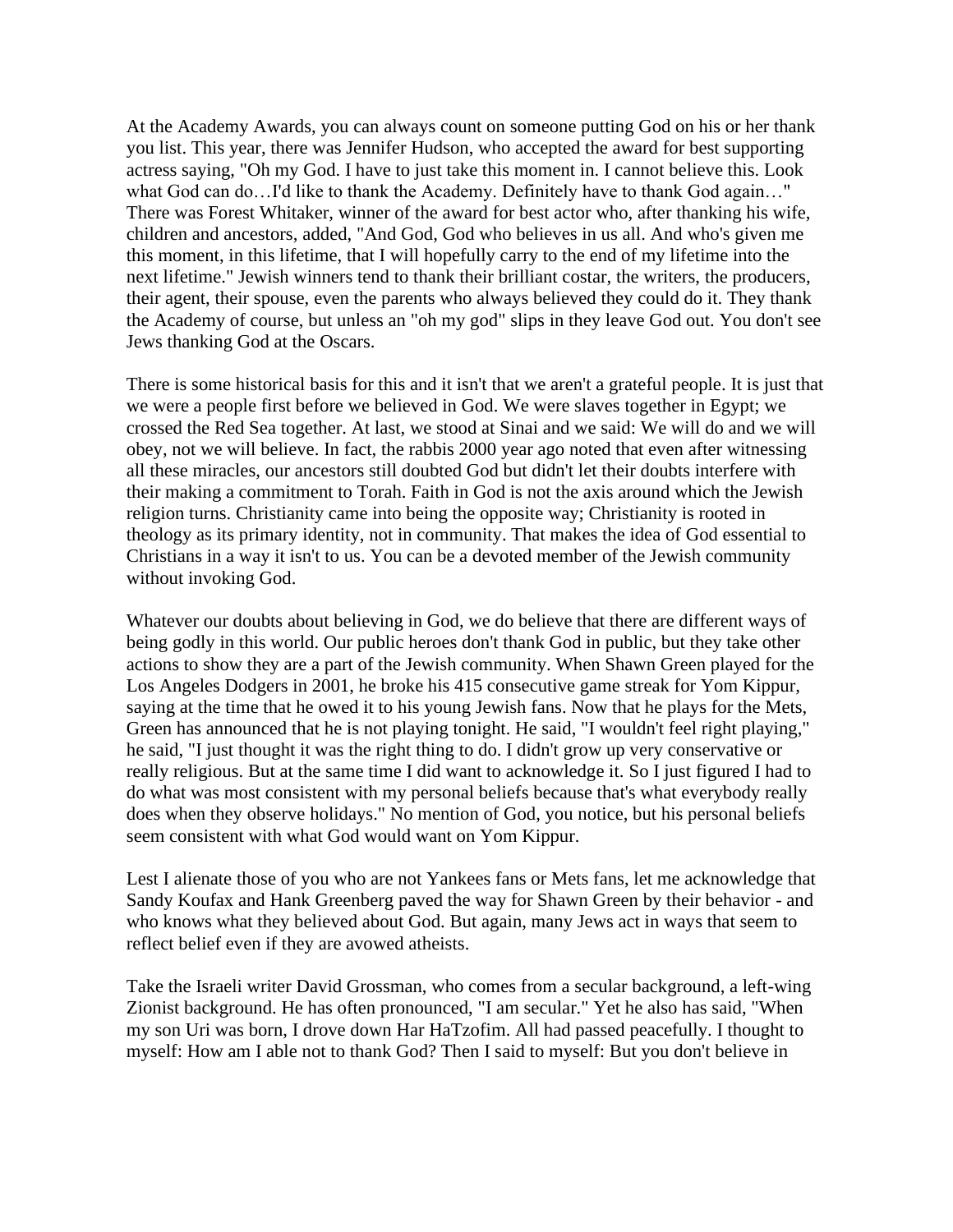God. Still I feel obligated to give thanks. Suddenly, I wasn't able to stand alone in front of my son, a miraculous being."

Jewish atheists are different from non-Jewish atheists. In a recent column, Rabbi Shmuley Boteach says, "Jewish atheists…are anything but passive in their atheism. If atheism means the absence of faith, or, to state it somewhat differently, a belief in nothing, then it means something entirely different for a Jew. As Elie Wiesel expressed it, a Jew can love God or a Jew can hate God. But a Jew cannot ignore God."

Nearly 100 years ago, before the State of Israel had come into being, Rav Kook was Palestine's first Chief Rabbi. He made the remarkable statement that Jewish atheism can be distinctly godly. [He] argued that, to look at the world - with all its violence, suffering, injustice, poverty, hunger and darkness - and not experience at least a flicker of what he termed "temporary atheism" was itself a sin, for it demonstrated a hardened and indifferent heart (Quoted by Rabbi Niles Goldstein in World Jewish Digest)

In our tradition, godliness depends less upon what you believe about God than upon how you live a life of Torah. A life of Torah in its essence requires us to serve God by acting in Godlike ways, to honor ourselves and other human beings by conducting our relationships ethically and morally. That's why faith isn't a Jewish problem, at least, not in the way faith is understood in the surrounding culture. You may not know that when someone converts to Judaism, we don't ask "Do you believe in God?" but we do ask questions that frankly all born Jews should also ask yourselves,

Do you choose to enter the eternal covenant between God and the people Israel and to become a Jew of your own free will? Do you commit yourself to the pursuit of Torah and Jewish knowledge? Do you pledge your loyalty to Judaism and to the Jewish people under all circumstances? Do you accept Judaism to the exclusion of all other religious faiths and practices? Do you promise to establish a Jewish home and to participate actively in the life of the synagogue and of the Jewish community? If you should be blessed with children, do you promise to raise them as Jews? (Rabbi's Manual)

We ask not "what do you believe" but "what will you commit to do" as part of the people of the covenant. I once had a friend who was a Lutheran minister. Before you could join his church, you took a six-week class in which you studied the dogma of the church and then agreed that this was your belief. I remember telling him that if we required our members to ascribe to a particular belief before we let people join, we would have a very slim membership. And it isn't because so many of you don't believe in God; it is just that your theology isn't the central reason you come to us.

No one at this temple will ever ask you what you believe - not that that would be so terrible and frankly, not that a six-week course in Judaism before joining is such a terrible idea - but you will be asked to mop the Simcha Room, study Torah, participate in the PTO, pick up trash with the Men's Club, and treat each other as if you were created in the image of God. No one will ask you what you believe, but you will be expected to act in a godly way, not just in services but also in the kitchen and in the classroom and in committee meetings. And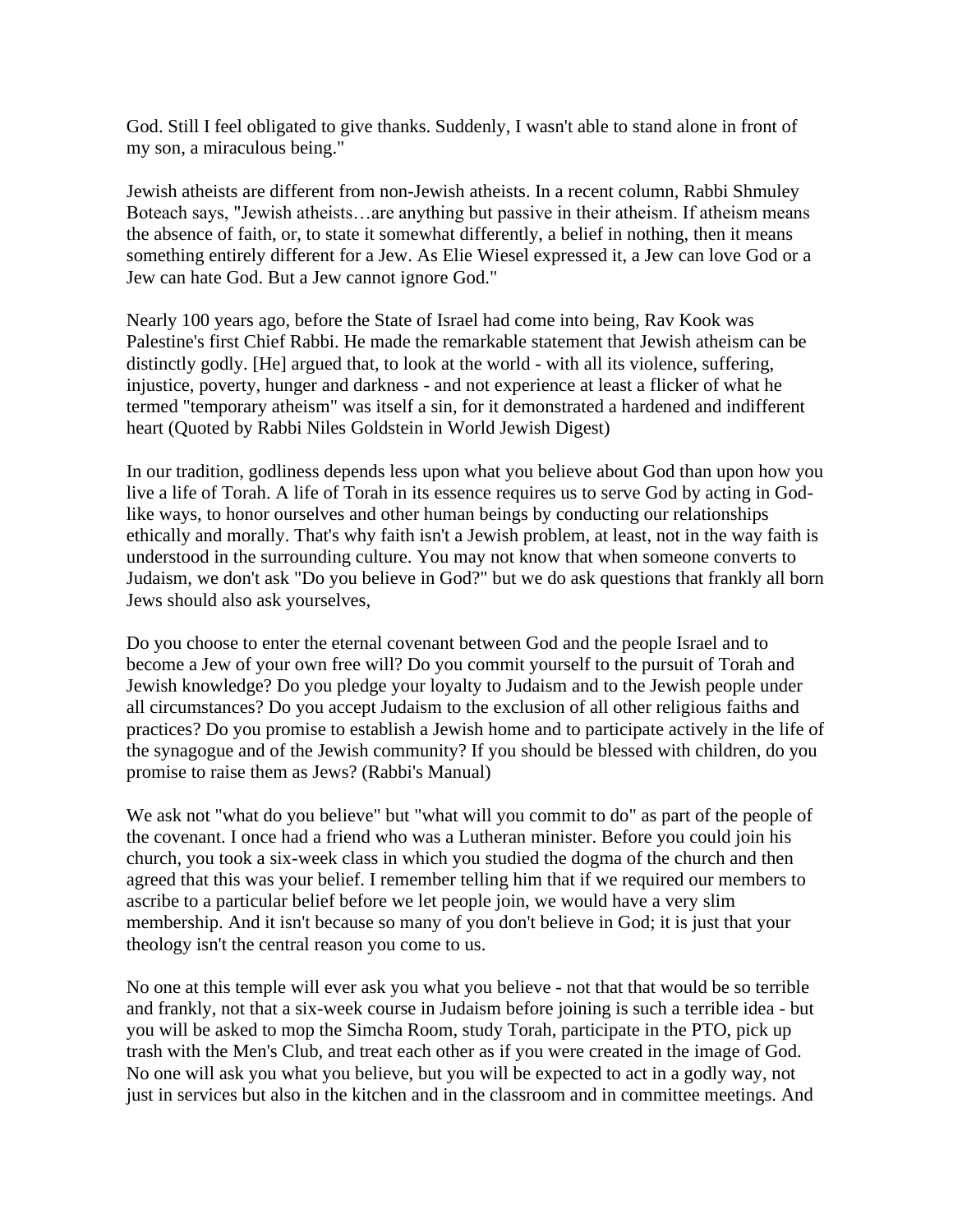if you see someone acting in a way that isn't godly, it is even your job as a member of the community to reprove them - gently.

I like how Rabbi Harold Schulweis expresses this idea (In *Jews and Judaism in the 21st Century*, ed. Rabbi Edward Feinstein, p. 104): "I believe in Godliness but I do not believe that God is a person…but I do believe in the predicates, the gerunds of prayer. In order to believe, I must express my belief behaviorally - in loving, in caring, in being concerned, in lifting up those who are fallen, in healing those who are sick, I express Godliness. I don't need a God-as-person for that."

For people who have a hard time understanding what Schulweis means by predicate theology, Rabbi Harold Kushner tells us how he explains it (in Feinstein, p. 84):

I like to tell the story of the time David Ben-Gurion, then Prime Minster of Israel, went on a European trip to try and sell Israel Bonds and raise some money for the state. He was introduced to the wealthiest Jew in Antwerp, a diamond merchant. He entered the man's sumptuous office. The man said, "Mr. Prime Minister, before you start I want you to know something. I consider myself a human being first a Belgian second and a Jew third. Does that offend you?" and Ben Gurion said, "No, not at all. In Hebrew we read from right to left." That's predicate theology; taking all the things that our tradition says about God and reading them from right to left, so that all those statements are not biographies of God or descriptions of what God is but descriptions of what God does.

Predicate theology is not asking, "Where is God?" or "Who is God?" but "When is God?" What are the moments in which we can find God present?

You find those moments when you connect in a meaningful way with people in the present, no matter how unlikely the place. A colleague of mine finds these moments present in an organization that services the elderly of Boston. Rabbi Sara Paasche-Orlow writes:

Often I am with people whose minds and bodies are betraying them, and they understand that they have a progressive condition. We frequently talk about God and they ask me: Where is God? They want to know if I believe a loving God would have created such a slow endurance-at-the-end existence of suffering. Our conversations return again and again to the issue of accepting the human condition and trying to find strength and comfort in the face of adversity. Through being able to understand the needs and feelings of the other, we create connection and provide each other with an emergent form of interpersonal revelation. We rescue each other from aloneness and allow ourselves to encounter the God inherent in the Other. God happens when we reach out to care beyond ourselves.

At Hebrew Senior Life, there are more than 400 people at the High Holiday services; approximately 150 people come in wheelchairs, helped by volunteers and aides. The high holiday *nusakh* begins with the old fashioned, theologically out-of-date, image of God as King seated on a high and lofty throne. Suddenly, I am transfixed: here in front of me are the thrones of our godliness. The throne is not off floating in the heavens, but here in our midst, found in our every effort to create moments of dignity for the most vulnerable in society.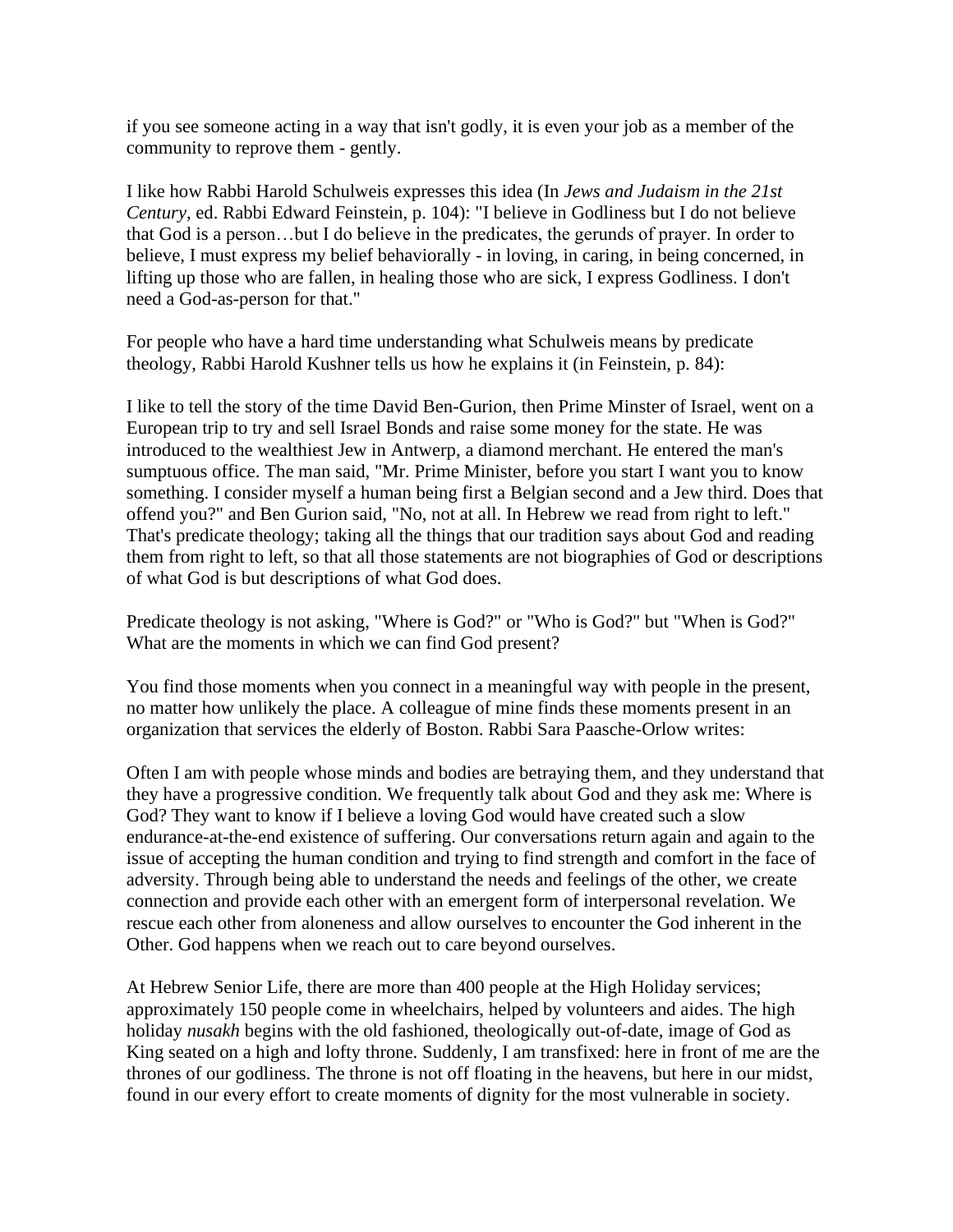This is a sea of wheelchairs full of God's majesty and splendor - a vivid scene of dignity radiating from each person. When human dignity is degraded anywhere, each of our godliness is diminished.

You also find those godly moments when you maintain a meaningful connection with the past. Rabbi David Ellenson (Feinstein, above, p. 30) says that our way of perceiving God is directly tied to our own personal histories. He grew up in Virginia in an Orthodox household and eventually made his way to the Reform movement and thankfully to the presidency of our rabbinical school. David Ellenson is not just a scholar but also a person of deep feeling for the Reform movement, for clal Yisrael and for the world at large. He has written that:

All authentic theology must come from the depths of one's own soul…I believe that theology is ultimately an expression of autobiography and that how we think about God and how we think about our ultimate commitments are so bound up with own personal story that it is disingenuous to pretend that there is somehow an objective place outside of the self that can serve as an Archimedean point for theological reflection. All of us are existentially bounded by the contexts and persons that have informed and sustained us, and by our personal responses and reactions to them…

In language a little less opaque, he gives a personal example:

As a teenager with my mother - I remember asking her, "Do you really think all of the Torah - both Written and Oral - comes from God? And my mother responded by saying, "David, I do not know if every single word in the Bible and Talmud was quite literally given by God to Moses at Sinai. However, I can tell you that if the Bible and Talmud were written by men, it was men who were trying to understand what it is that God wants us to do in the world, so that if God were a human being, God would be happy to be a guest in your home." (P. 35)

When we ask questions like "Where is God?" and "When is God?", we aren't asking whether God exists; we are asking how we know what God wants us to do. Levi Weiman Kelman who is now a rabbi in Jerusalem asked that question when he was a child praying in the synagogue where Heschel prayed. In traditional synagogues there is a ritual of *duchenen*, the ceremony where the *kohanim*, men of priestly descent, would stand up at the front of the sanctuary, heads covered with *taleism* and hands raised with split fingers, and recite the traditional priestly blessing upon the congregation. Children have always been told not to look at the kohanim while they recited the priestly blessing because the *Shechinah* descended in the congregation at that moment.

Levi Weiman-Kelman's father told him that he was not permitted to look during the ritual of duchenen, because that was when God's presence would fill the synagogue. Of course, Levi, like almost any child, promptly stole a glance at the kohanim while the ceremony unfolded. He then turned to his father and said, "Abba, you told me that I was forbidden to look because I would sew God, but instead all I see are men. Where is God?"…Rabbi Kelman told Levi he had asked an excellent question which should be addressed to Rabbi Heschel.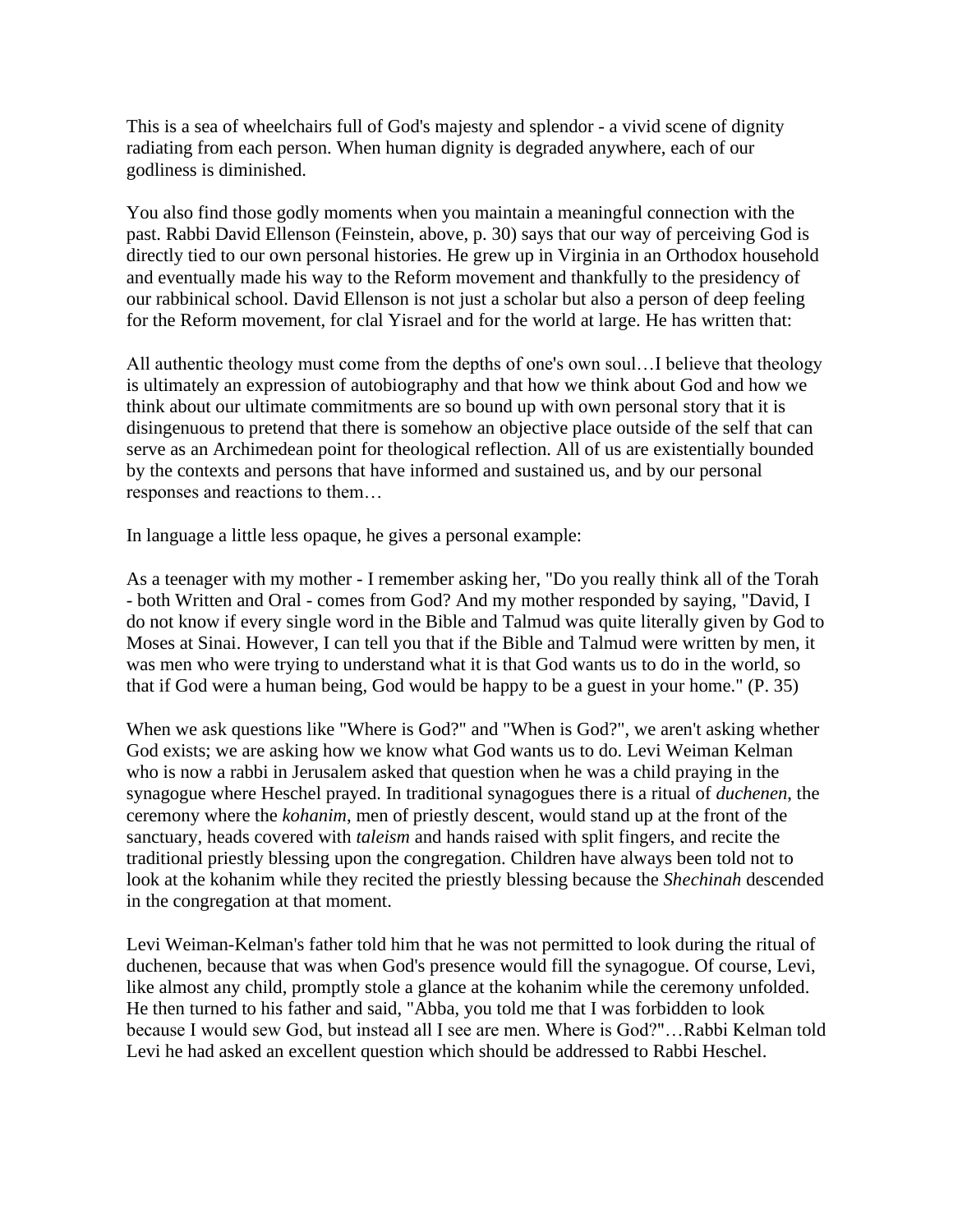When Levi approached Rabbi Heschel and posed the question, "Where is God?" Rabbi Heschel offered the following response. He said, "Levi, if what you want to do is see God, you need to look in the mirror, but you have to look beyond your face. You have to look deep within yourself, and if you do, you will see that there is a nitzotz, a spark of God's holiness, that is there. And when you look at your father and your mother and your sisters, and when you look at all the people you encounter both within the congregation and throughout the entire world, each one is created in the image of God, and there is a spark of holiness present in every single one of them." And Rabbi Heschel then quickly added, "However, the problem Levi, is that most people forget his truth, and the spark of God that is there remains nistar, forgotten and hidden. Your task, Levi, is to uncover those sparks of holiness that are hidden and you can do this through the performance of mitzvoth. You take those sparks that are hidden and you make them revealed in the world. You can remind them that they are created in the image of God." (As told by David Ellenson in Feinstein, above, pp. 36-7)

Every year on these high holy days, I try to think of new ways to talk about God and godliness because I believe that your ideas about God and godliness shouldn't be limited to your personal past but that your ideas should grow as you grow. And what Judaism teaches is that doing *mitzvot* leads to believing; it helps your ideas to grow.

My friend Milly's grandson Yirmi is 24 now and he can hear, at least somewhat, after having cochlear implants. He was able to go to Yeshiva for high school. When he applied to college, they were worried that he wouldn't be able to hear the professors or read their lips. But he reassured them if he could read the lips of bearded professors in Yeshiva, he could read the lips of their professors.

He is studying to become a physical therapist. And he is very good to his Bubbe. I am sure he hears Hashem, not because of the cochlear implants, but because he hears that nitzotz of godliness within him. He has found his way of serving God.

We all serve God with whatever human qualities that belong to each one of us. When Rabbi Moshe Leib of Sassov was teaching his students in a public place, he told them: "Every human quality and power was created for a purpose. Even base and corrupt qualities can be uplifted to serve God." A bystander challenged him, saying, "You say even base, corrupt qualities can be used to serve God. So tell me, how can the denial of God be used to serve God?" Rabbi Moshe Leib replied: "If someone comes to you for help, you should not turn that person away with pious words, saying, 'Have faith! Trust God; God will help you!' No! You should act as if there were no God, as if there were only one person in the world who could help this human being - You! (Buber, Tales of the Hassidim) Whatever you believe act as if there is no God and God's world will be a better place.